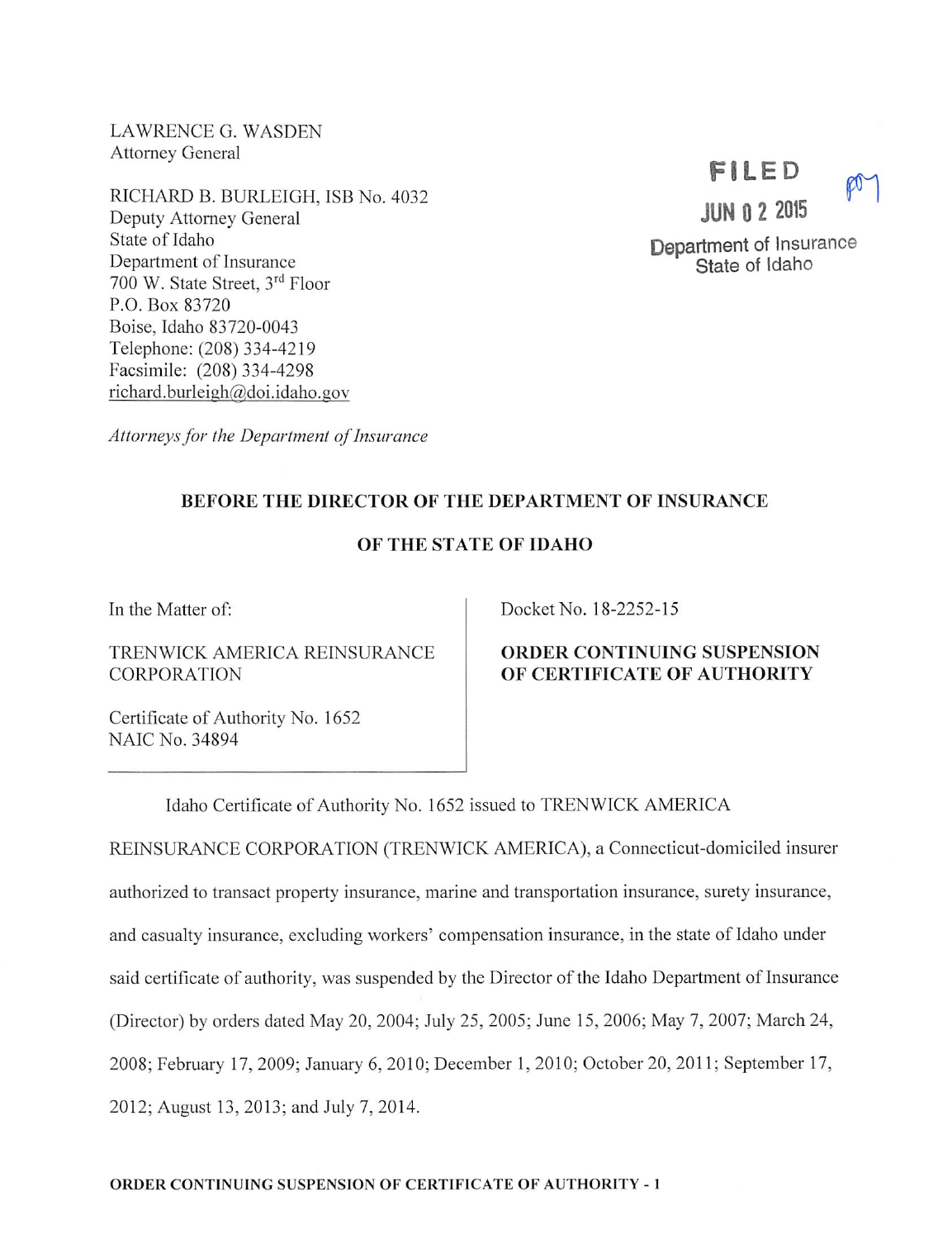A Consent Order placing TRENWICK AMERICA under administrative supervision, constituting "a delinquency proceeding" within the meaning of Idaho Code  $\S$  41-327(3), was entered by the Connecticut Insurance Department on September 2, 2003. Such order was superseded by an Amended Consent Order entered on August 6, 2012, which provided that TRENWICK AMERICA was to remain under administrative supervision.

The Director having reviewed the foregoing and the requirements of Idaho Code  $\S$  41-327, and good cause appearing therefor,

NOW, THEREFORE, IT IS HEREBY ORDERED, pursuant to Idaho Code § 41-327(3), that Idaho Certificate of Authority No. 1652 issued to TRENWICK AMERICA be CONTINUED IN SUSPENSION, effective immediately, for a period of one (1) year from the date of this order. The Director may terminate the suspension sooner if the cause for said suspension is corrected and TRENWICK AMERICA is otherwise in compliance with title 41, Idaho Code.

IT IS FURTHER ORDERED that TRENWICK AMERICA comply with the requirements of Idaho Code § 41-329, including § 41-329(2), which provides: "During the suspension period the insurer shall not solicit or write any new business in this state, but shall file its annual statement, pay fees, licenses, and taxes as required under this code, and may service its business already in force in this state, as if the certificate of authority had continued in full force."

IT IS FURTHER ORDERED, pursuant to Idaho Code  $\S$  41-330(1), that, within four (4) days after notice of this suspension is provided, TRENWICK AMERICA shall notify, by any available means, every person authorized to write business in the state of Idaho by said insurance company, to immediately cease to write any further insurance business for TRENWICK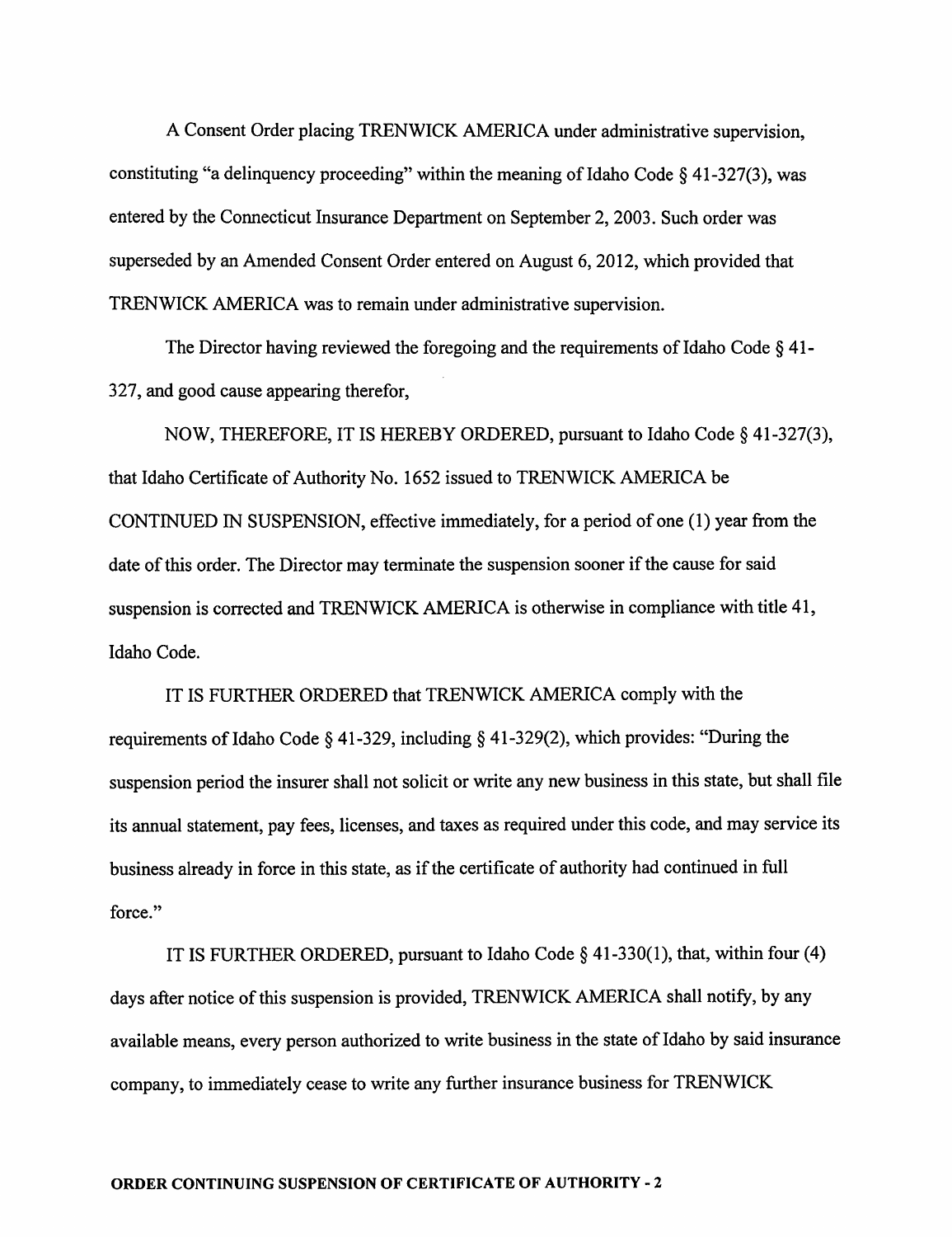AMERICA in Idaho, unless such action has already been taken pursuant to prior order of the

Director.

DATED this  $\frac{2^{n}d}{dx}$  day of June, 2015.

STATE OF IDAHO DEPARTMENT OF INSURANCE

THOMAS A. DONOVAN Acting Director

### NOTIFICATION OF RIGHTS

This is a final order of the Director. Any party may file a motion for reconsideration of this final order within fourteen (14) days of the service date of this order. The agency will dispose of the petition for reconsideration within twenty-one  $(21)$  days of its receipt, or the petition will be considered denied by operation of law. See Idaho Code § 67-5246(4).

Pursuant to Idaho Code §§ 67-5270 and 67-5272, any party aggrieved by this final order or orders previously issued in this case may appeal this final order and all previously issued orders in this case to district court by filing a petition in the district court ofthe county in which:

- i. A hearing was held,
- ii. The final agency action was taken,
- iii. The party seeking review of the order resides, or operates its principal place of business in Idaho, or
- iv. The real property or personal property that was the subject of the agency action is located.

An appeal must be filed within twenty-eight  $(28)$  days of  $(a)$  the service date of this final order, (b) an order denying petition for reconsideration, or (c) the failure within twenty-one (21) days to grant or deny a petition for reconsideration, whichever is later. See Idaho Code

#### ORDER CONTINUING SUSPENSION OF CERTIFICATE OF AUTHORITY - 3